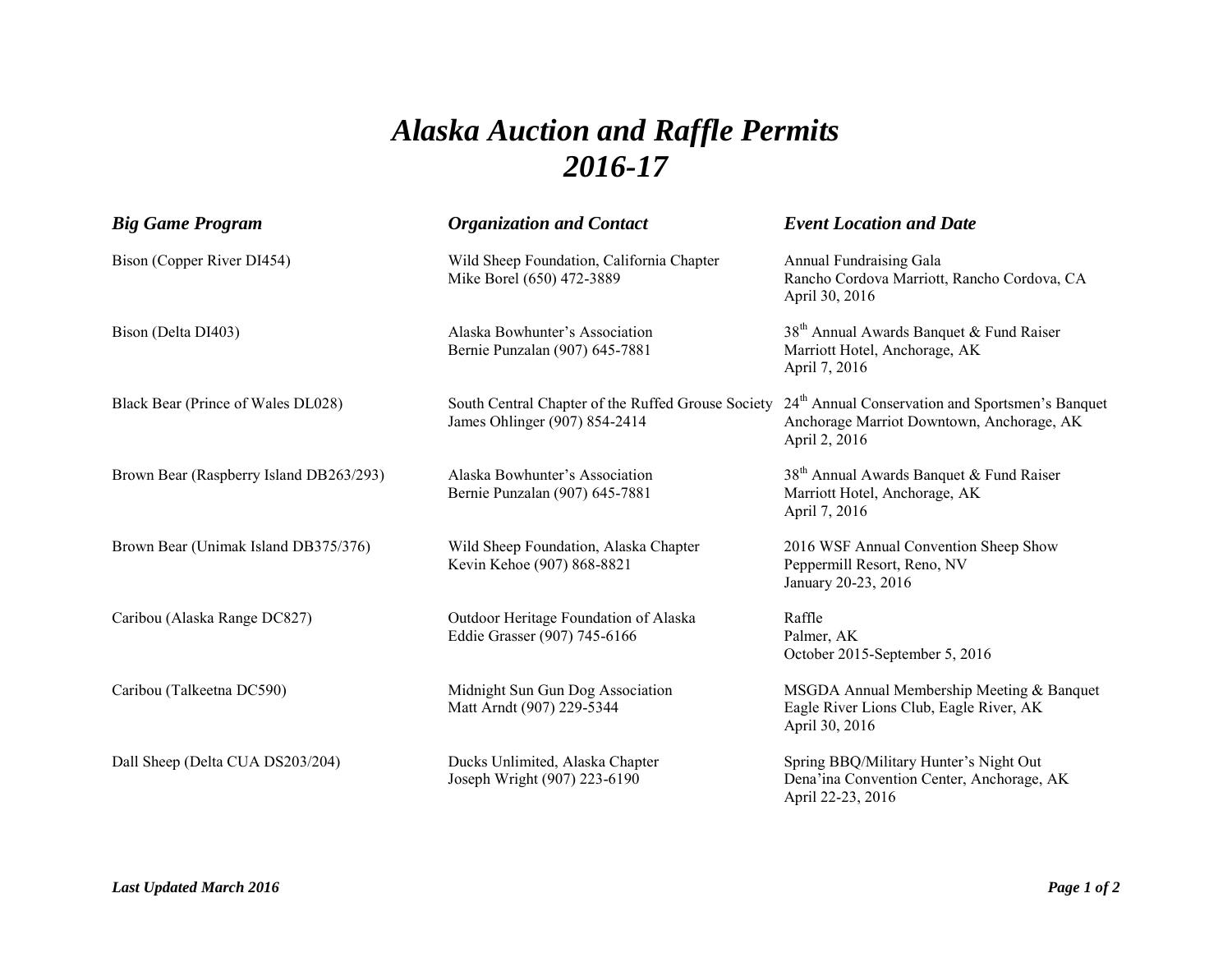| Dall Sheep (Tok Mgt Area DS102/103)               | Safari Club International, Alaska Chapter<br>Brett Barringer (907) 980-9018                              | SCI Hunting Expo and Sportsman's Banquet<br>Dena'ina Convention Center, Anchorage, AK<br>February 26-27, 2016              |
|---------------------------------------------------|----------------------------------------------------------------------------------------------------------|----------------------------------------------------------------------------------------------------------------------------|
| Dall Sheep (Western Chugach SS143)                | Wild Sheep Foundation, Alaska Chapter<br>Kevin Kehoe (907) 868-8821                                      | 2016 WSF Annual Convention Sheep Show<br>Peppermill Resort, Reno, NV<br>January 20-23, 2016                                |
| Moose (Central Yukon DM837)                       | South Central Chapter of the Ruffed Grouse Society<br>James Ohlinger (907) 854-2414                      | 24 <sup>th</sup> Annual Conservation and Sportsmen's Banquet<br>Anchorage Marriot Downtown, Anchorage, AK<br>April 2, 2016 |
| Moose (Koyukuk CUA DM823-830)                     | Midnight Sun Gun Dog Association<br>Matt Arndt (907) 229-5344                                            | MSGDA Annual Membership Meeting & Banquet<br>Eagle River Lions Club, Eagle River, AK<br>April 30, 2016                     |
| Moose (JBER DM426)                                | Safari Club International, Alaska Chapter<br>Brett Barringer (907) 980-9018                              | SCI Hunting Expo and Sportsman's Banquet<br>Dena'ina Convention Center, Anchorage, AK<br>February 26-27, 2016              |
| Moose (Turnagain Arm DM210)                       | Ducks Unlimited, Alaska Chapter<br>Joseph Wright (907) 223-6190                                          | Spring BBQ/Military Hunter's Night Out<br>Dena'ina Convention Center, Anchorage, AK<br>April 22-23, 2016                   |
| Musk Ox (Nunivak Island DX001/003)                | Safari Club International, Alaska Chapter<br>Brett Barringer (907) 980-9018                              | SCI Hunting Expo and Sportsman's Banquet<br>Dena'ina Convention Center, Anchorage, AK<br>February 26-27, 2016              |
| Musk Ox (Nunivak Island DX001/003)                | South Central Chapter of the Ruffed Grouse Society<br>James Ohlinger (907) 854-2414                      | 24 <sup>th</sup> Annual Conservation and Sportsmen's Banquet<br>Anchorage Marriot Downtown, Anchorage, AK<br>April 2, 2016 |
| Musk Ox (Nunivak Island DX001/003)                | Wild Sheep Foundation, California Chapter<br>Mike Borel (650) 472-3889                                   | Annual Fundraising Gala<br>Rancho Cordova Marriott, Rancho Cordova, CA<br>April 30, 2016                                   |
| <b>Partnership Program</b><br>Bison (Delta DI405) | <b>Organization and Contact</b><br>Outdoor Heritage Foundation of Alaska<br>Eddie Grasser (907) 745-6166 | <b>Event Location and Date</b><br>Raffle<br>Palmer, AK<br>October 2015-September 5, 2016                                   |